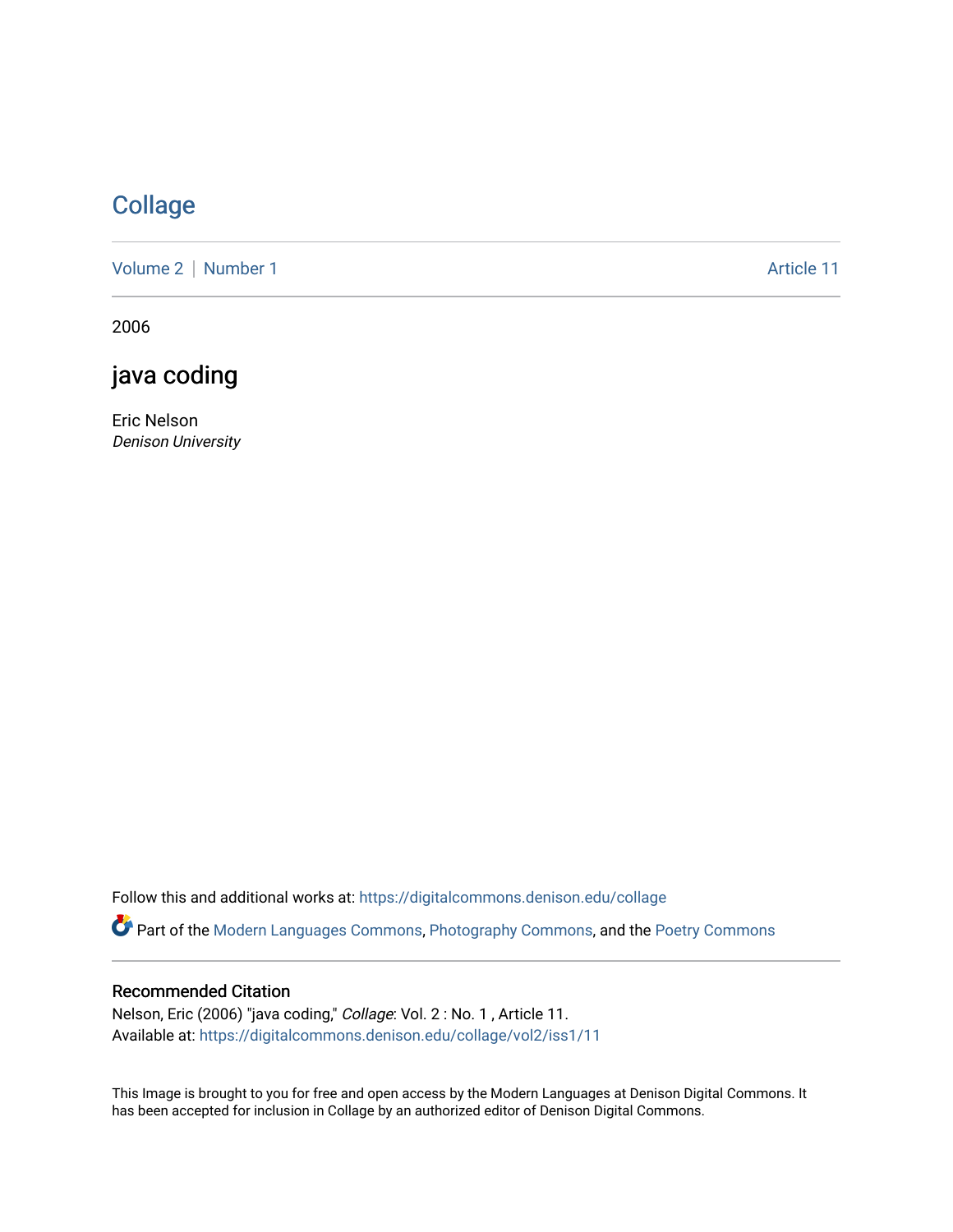*Java is a language used for programming a computer. This involves specifying at a very precise level of detail each step that is required of the computer. The facilities we provide our*  students in the creation of their "Turtle Art" include a step to set the color of the virtual "pen," *to turn in a particular direction, and to move forward a specified number of pixels, which are simply dots on the screen. When the virtual pen is moved forward, it draws in the chosen color. From these very simple small steps, students can compose programs that take hundreds or even thousands of steps to create a picture. The task at hand is analogous to limiting a writer to only a few hundred words, or an artist to only the primary colors and a single thin brush.*

*Thomas Bressoud*